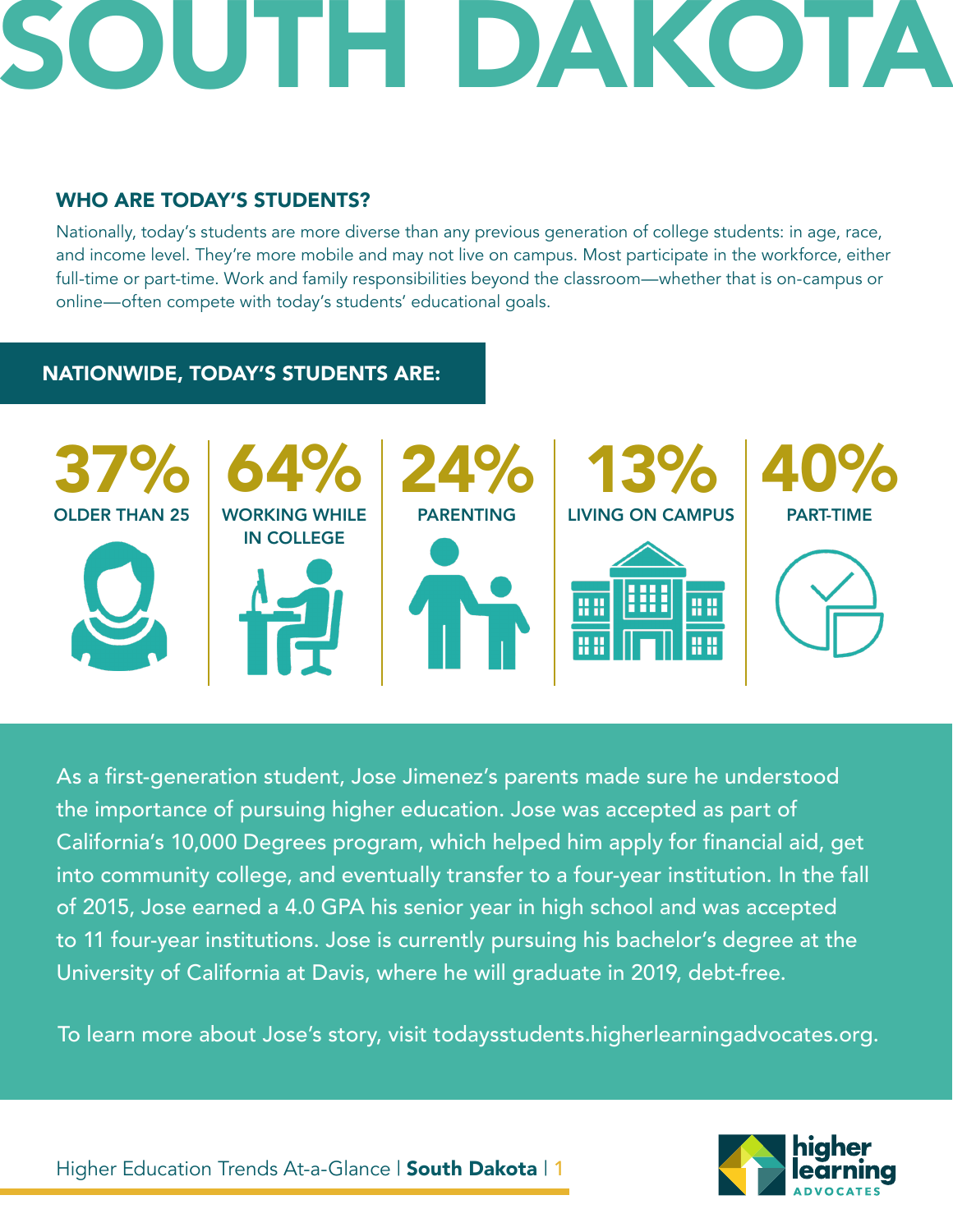# H DAKOTA

# SNAPSHOT: How do South Dakota's numbers stack up?

To better understand how South Dakota compares to the national higher education landscape, look to the data below detailing trends in enrollment, federal student aid, tuition and fees, earnings, and attainment comparing national and state level data.





*Unsubsidized Loans, Parent PLUS, Grad PLUS, and Perkins Loan.* 

*2 https://www.cnbc.com/2017/07/03/this-is-the-agemost-americans-pay-off-their-student-loans.html*

South Dakota Federal Student Aid Portfolio **Direct Loan Unsubsidized Undergraduate** 

*Source: Federal Student Aid Data Center. Direct Loan Program. AY 2016-2017 Quarter 4, Award Year Summary. https://studentaid.ed.gov/sa/about/datacenter/student/title-iv Source: Federal Student Aid Data Center. Grant*  Direct Loan Subsidized Direct Loan Unsubsidized Graduate Parent PLUS Grad PLUS Pell Grant Federal Supplemental Education Opportunity Grant (FSEOG) Federal Work Study **Perkins Loan** 

*Volume. AY 2016-2017 Quarter 4, Award Summary. https://studentaid.ed.gov/sa/about/data-center/ student/title-iv*

*Source: Federal Student Aid Data Center. Campus-Based Program. AY 2016-2017. https://studentaid. ed.gov/sa/about/data-center/student/title-iv*

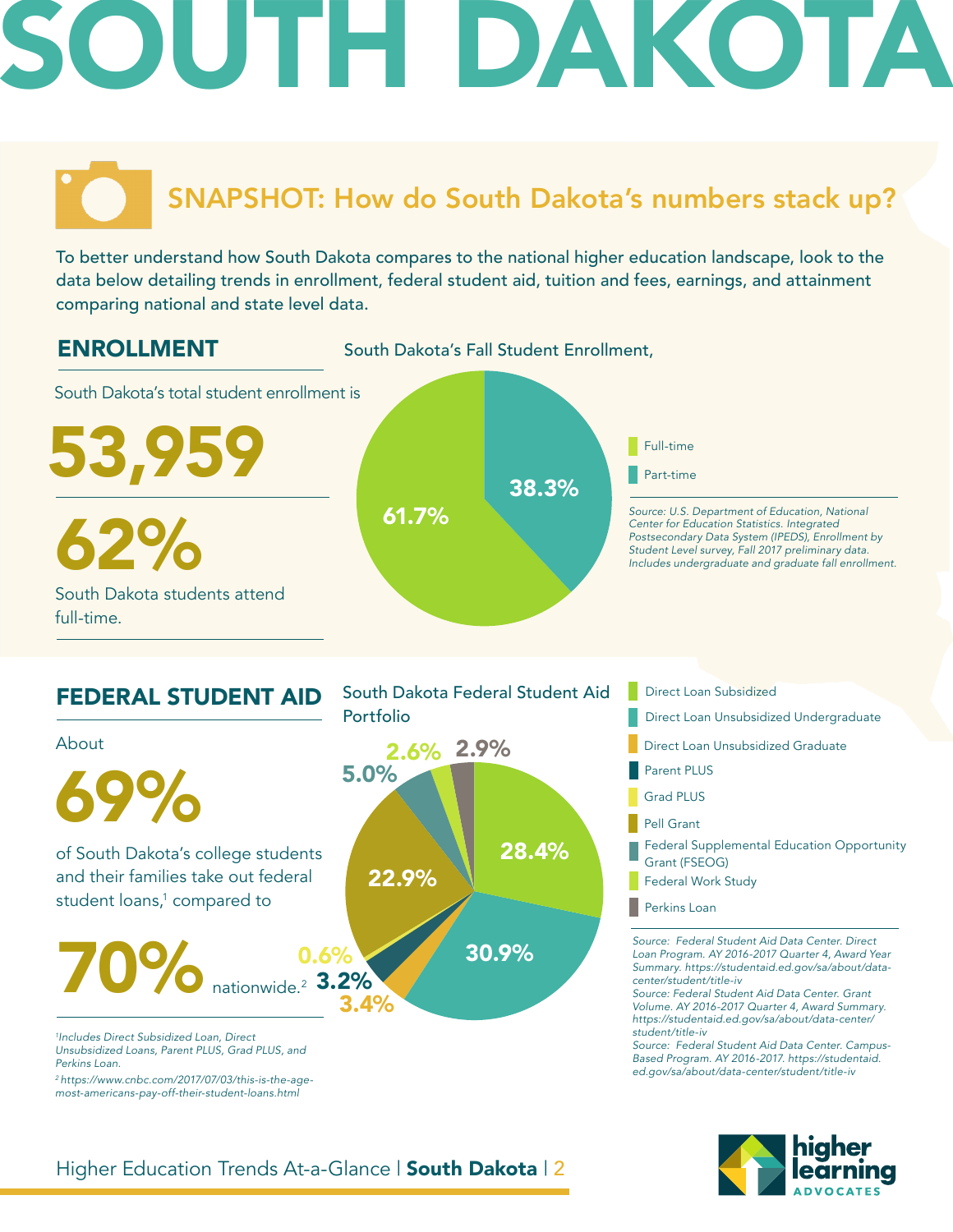# DAKOT

SNAPSHOT: How do South Dakota's numbers stack up?

# TUITION & FEES

South Dakota's institutions of higher education tuition & fees are below the national average at public four-year institutions.

*Source: College Board. Trends in College Pricing 2018. Figure 5 and 6. https://trends.collegeboard. org/college-pricing*

*Source: College Board. Average Tuition and Fees and Room and Board in Current Dollars, 2017-18 and 2018-19.*

*https://trends.collegeboard.org/college-pricing/* figures-tables/average-published-undergraduate*charges-sector-2018-19*

#### Average Tuition & Fees | 2018-2019



ATTAINMENT

### In 2016-2017, above-average rates of South Dakota students obtained bachelor's degrees compared to the rest of the nation.

*Source: U.S. Department of Education, National Center for Education Statistics. Integrated Postsecondary Education Data System (IPEDS), Completions Survey by Gender, 2016-2017 academic year. Source: Ginder, S.A., Kelly-Reid, J.E., and Mann, F.B.* 

*(2018). Postsecondary Institutions and Cost of Attendance in 2017– 18; Degrees and Other Awards Conferred, 2016–17; and 12-Month Enrollment, 2016–17: First Look (Provisional Data) (NCES 2018-060rev). U.S. Department of Education. Washington, DC: National Center for Education Statistics. Retrieved November 2018 from https://nces.ed.gov/pubs2018/2018060REV.pdf* Note: Certificates only include less than one year and at *least one year but less than 4 years.* 

#### Percentage of Degrees & Certificates Awarded | 2016-2017



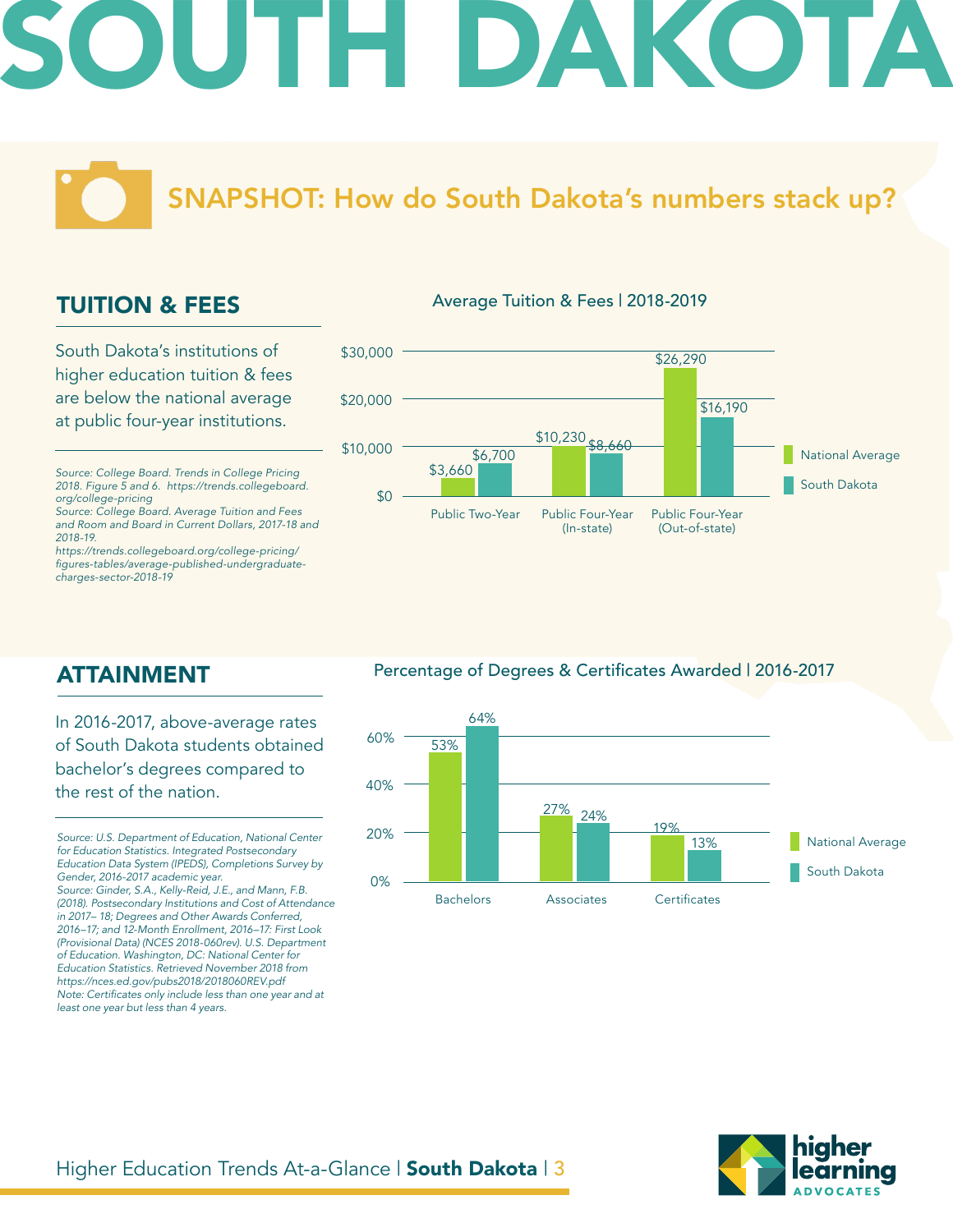# H DAKOTA

SNAPSHOT: How do South Dakota's numbers stack up?

# ATTAINMENT *continued*

South Dakota Education Levels for Residents Ages 25-64

As of February 2019,

43.4% 20.1%

of South Dakota residents ages 25-64 have obtained a certificate or postsecondary degree.

#### NATIONALLY,

47.6%

of Americans ages 25-64 have obtained a certificate or postsecondary degree.3



Percentage of South Dakota Residents Ages 25-64 with at least an Associate's Degree by Race



*Source: Lumina Foundation. A Stronger Nation. February 22, 2019. http://strongernation.luminafoundation.org/ report/2019/#state/SD*



<sup>3</sup>*http://strongernation.luminafoundation.org/ report/2019/#state/SD*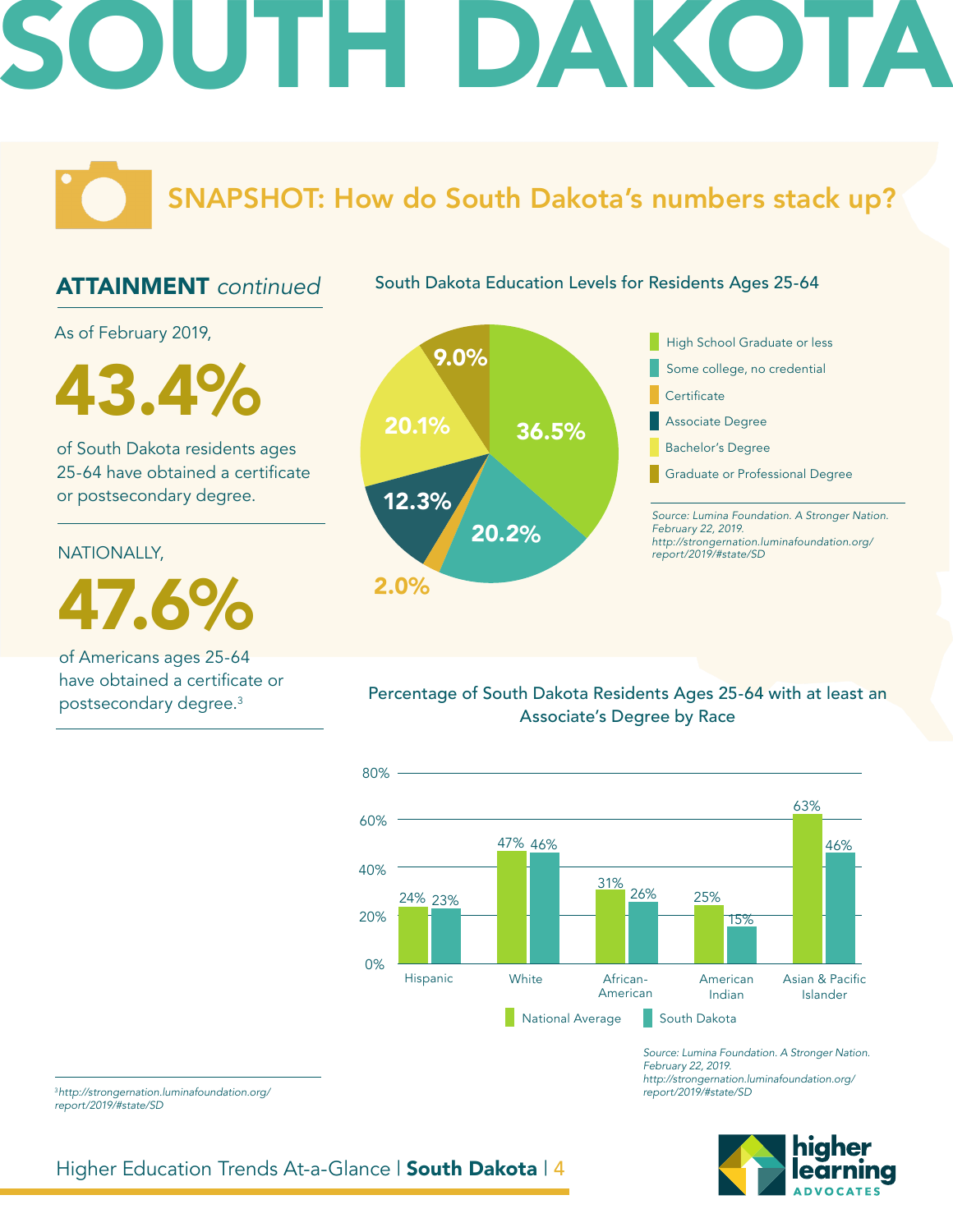# DAKOTA

# SNAPSHOT: How do South Dakota's numbers stack up?

# EARNINGS AND EMPLOYMENT

Americans who earn a postsecondary degree or credential have higher earnings potential.

*Source: Georgetown University Center for Education*  and Workforce. Certificates: Gateway to Gainful *Employment and College Degrees. https://cew.* georgetown.edu/cew-reports/certificates/

South Dakota workers with higher levels of postsecondary attainment have more earning power than their peers with less than a bachelor's degree. The median earnings of South Dakota residents is below the national average for residents with some college and/or a postsecondary degree.

*Source: U.S. Census Bureau, Earnings in the Past 12 Months, 2012-2016 American Community Survey 5-Year Estimates.*

https://factfinder.census.gov/faces/tableservices/ *jsf/pages/productview.xhtml?pid=ACS\_09\_5YR\_ S1501&prodType=table*

## The majority of jobs nationwide in 2020 will require education beyond high school.

*Source: Anthony P. Carnevale, Nicole Smith, and Jeff Strohl. Georgetown Center for Education and Workforce. Recovery: Job Growth and Education Requirements through 2020. June 26, 2013. https://cew.georgetown.edu/cew-reports/ recovery-job-growth-and-education-requirementsthrough-2020/*

#### National Average Earnings of U.S. Workers By Educational Attainment



#### Median Earnings by Educational Attainment for South Dakota Residents Aged 25 and Over



### Percentage of Jobs that will Require Postsecondary Education by 2020



South Dakota

National Average